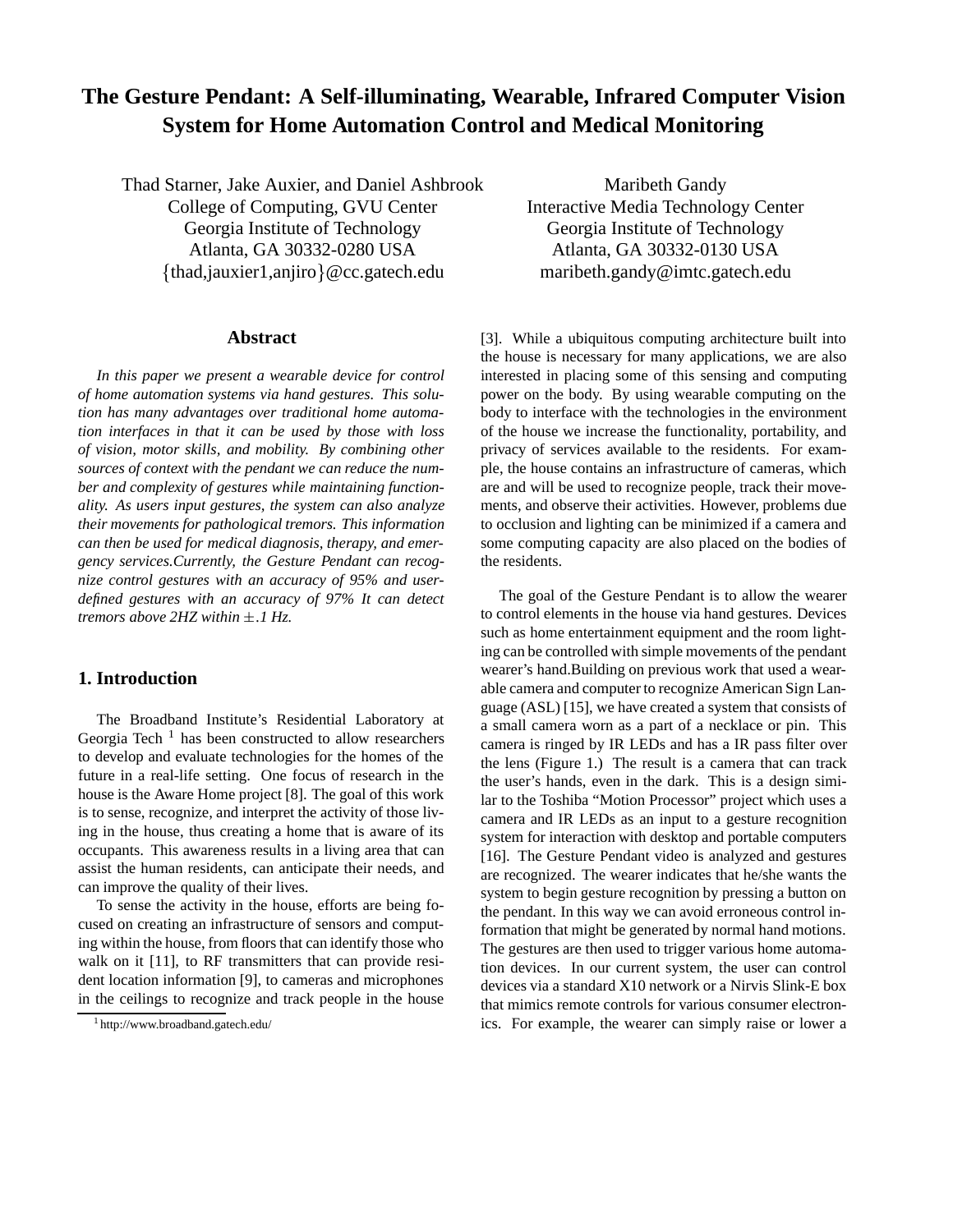flattened hand to control the light level and can control the volume of the stereo by raising or lowering a pointed finger. By putting the sensing and computing on the body, this same pendant can be used to control things in the office, in the car, on the sidewalk, or at a friend's house. Privacy is also maintained since the wearer controls the video and the resulting data about their activities. The user does not have to worry about who is viewing the data and what is being done with it.



**Figure 1.** The Gesture Pendant

# **2. Motivation**

But why do we want to use hand gestures to control home automation? Home automation offers many benefits to the user, especially the elderly or disabled; however, the interfaces to these systems are poor. The most common interface to a system such as X10 is a remote control with small, difficult to push buttons and cryptic text labels that are hard to read even for a person with no loss of vision or motor skills. This interface also relies on the person having the remote control with them at all times. Portable touchscreens are emerging as a popular interface, however they have many of the same problems that remotes have, with the additional difficulty that the interface is now dynamic and harder to learn. Other interfaces include wall panels, which require the user to go to the panel's location to use the system, and phone interfaces, which still require changing location and pressing small buttons. While speech recognition has long been viewed as the ultimate interface for home automation, there are many problems in this domain. First, in a house with more than one person, a speech interface could result in a disturbing amount of noise, as all the residents would be constantly talking to the house. Also, if the resident is listening to music or watching a movie, he/she would have to speak very loudly to avoid being drowned out by the stereo or televison. This ambient noise can also cause errors in the speech recognition systems. Finally, speech is

not necessarily a graceful interface. Imagine you are hosting a dinner party and you want to lower the lights in the room. If you were using a speech interface you might have to excuse yourself from the dinner conversation and then loudly state a phrase such as "computer, lower lights to level 2." In this case the speech interface would be disruptive and non-ideal. However, if you had been using the gesture pendant, you could have continued your dinner conversation and simply lowered the light level to your liking by gesturing up and down with your hand. Further support for the validity of this gestural approach to user interface comes from the work of Harrison *et al*, where users made gestures that mimicked real life movements to control virtual objects [4]. For example, making a gesture that resembled turning a page turned the virtual pages on a palm computer. Therefore the user interface metaphor was the real world. In our work we are using this same interface philosophy not to control virtual objects, but to manipulate remote objects in the real world.

The gesture pendant can be used alone or in conjunction with various types of contextual awareness. By using various types of context the number and complexity of gestures can be reduced without reducing the number of functions that can be performed in the house. The following are some of the currently implemented and future configurations of the gesture pendant.

- 1. The gesture pendant alone. In this case the user defines a number of gestures to control home automation. The user defines a different gesture for each function. For example, if he/she wants to be able to change the volume on the stereo, the level of the thermostat, and the light level, three different gestures are required.
- 2. The gesture pendant combined with speech recognition: In this configuration speech is used as a modifier for a smaller set of user defined gestures. For example, the user can have one gesture to control the volume, the thermostat and the light. Before performing the gesture the user simply indicates the desired target by speaking its name. This multi-modal approach has already been implemented successfully in the Quick-Set system, which enables users to create and position objects on a virtual map using speech and pen-based gestures [12].
- 3. The gesture pendant combined with pendant orientation: In the current system, the transmitter that sends out the IR codes to control the house devices is placed in the room(s) where the devices reside. However, we have also used the system with the IR transmitter place next to the pendant on the body. By making this transmitter part of the pendant, the user can indicate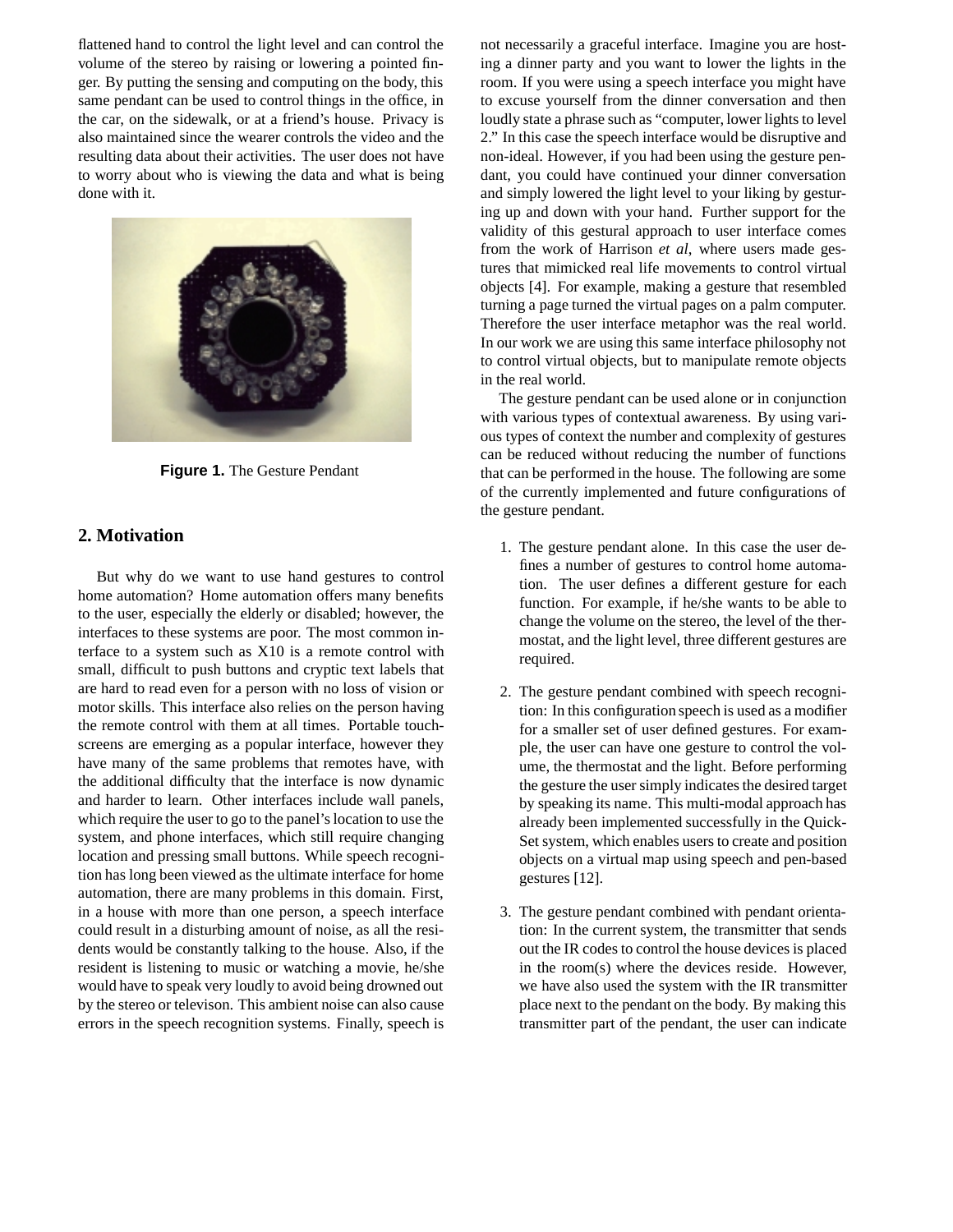the target for a gesture by aiming his/her body at the device. For example, the user may have the same gesture for controlling a stereo's volume, a thermostat's setting, and the room's lighting level by turning towards the appropriate device before gesturing. This results in fewer gestures but also requires the user to move and to be in the general location of the devices. Another problem arises if two or more devices are close together, in which case the user must use separate gestures to control them.

- 4. The gesture pendant combined with RF location: Another project that is a part of the Aware Home is a RF location system [9]. This system can determine with room level accuracy the location of house residents. In this configuration the location information could serve as the modifier. This would require the user to move to the room with the target device before gesturing. If multiple devices were located in the same room, different gestures would be required for each.
- 5. The gesture pendant combined with fiducial detection: By putting the IR transmitter on the body we could very crudely determine where the wearer is looking; however, by using fiducials on devices we could have a more precise determination. If the fiducials consisted of IR LEDs, the pendant camera could easily detect them. The use of IR transmitters for communication between the environment and a computer with a camera has already been demonstrated in the research of physical icons [10]. This configuration would still have some of the problems outlined in number 3, but would have more precision.

These various modifier technologies could be combined in any permutation to create a system that uses gesture along with sound, location, and/or orientation to control home automation. To date we have created the subsystems for configurations 1-4 and have begun experimentation in adapting our software to handle fiducials.

## **3. As an enabling technology**

Obviously, all types of people can use the gesture pendant system. However, the focus of the Aware Home project is "Aging in Place" [8]. We feel that those who have the most to gain from the features of the Aware Home are the elderly. The technologies in the Aware Home can allow them to remain independent, living in their own homes longer. The elderly can have their health status monitored, and can have help with day-to-day tasks without losing their dignity or privacy. The features of many home automation interfaces that make them hard to use by healthy adults make them unusable by the elderly or disabled. An elderly person may suffer from Parkinson's disease, stroke, diabetes, arthritis and other ailments that can result in a reduced motor skills, reduced mobility, and/or loss of sight. Also, in an emergency, the resident might need the automation to assist them, but might be unable to speak. The gesture pendant can be used despite such impairments, enabling the resident to perform automation assisted tasks such as locking or opening/closing doors, using appliances, and accessing emergency systems.

The same interface problems are faced by those with disabilities such as cerebral palsy and multiple sclerosis. However, a study has shown that even people with extremely impaired motor skills due to cerebral palsy are able to make between 12 and 27 distinct gestures[14], which could be used as input to the gesture pendant. Therefore, we see the gesture pendant as an interface alternative that could allow people who are unable to use some of the more traditional interfaces to take advantage of the independence that home automation could afford them.

#### **4. Medical Monitoring**

As a user makes movements in front of the gesture pendant, the system can not only look for specific gestures, but we can also analyze how the user is moving. Therefore, a second use of the gesture pendant is as a monitoring system rather than as an input device. The parameter of movement that the pendant detects is a tremor of the hand as the user makes a gesture.

As discussed above, the target population for the gesture pendant is the elderly and disabled. Many of the diseases that this population suffers have a pathological tremor as a symptom. A pathological tremor is an involuntary, rhythmic, and roughly sinusoidal movement [2]. These tremors can appear in a patient due to disease, aging, and drug side effects; these tremors can also be a warning sign for emergencies such as insulin shock in a diabetic. Currently, we are interested in recognizing essential tremors (4-12 HZ) and Parkinsonian tremors (3-5 Hz)[2], since determination of the dominant frequency of the tremor can be helpful in early diagnosis and therapy control of such disorders [5].

The medical monitoring of tremors can serve several purposes. This data can simply be logged over days, weeks, or months for use by the doctor as a diagnostic aid. Upon detecting a tremor or a change in the tremor, the user might be reminded to take medication, or the physician or family members could be notified. Tremor sufferers who do not respond to pharmacological treatment can have a deep brain stimulator implanted in their thalamus [7]. This stimulator can help reduce or eliminate the tremors, but the patient must control the device manually. The gesture pendant data could be used to provide automatic control of the stimulator.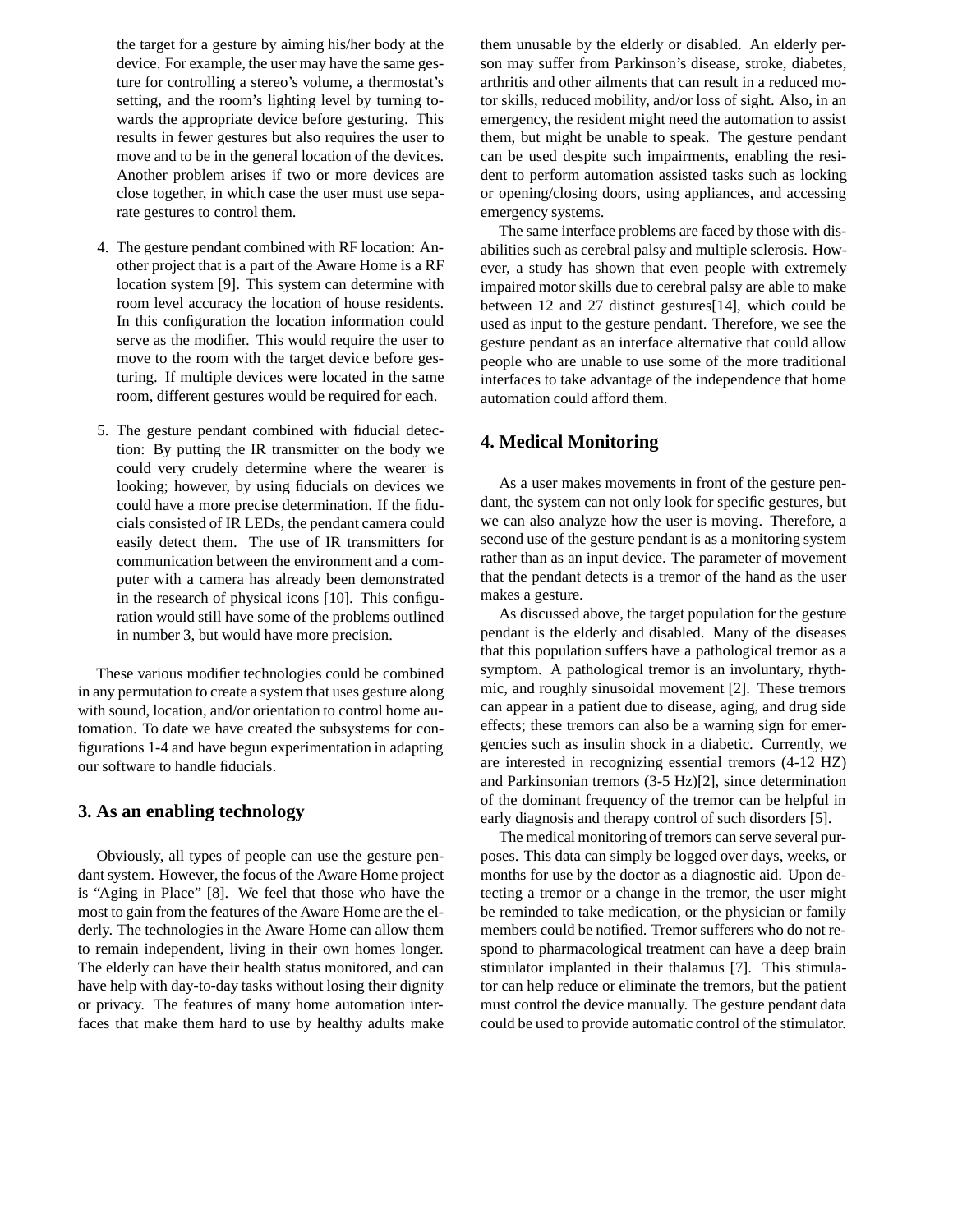Another area in which tremor detection would be helpful is in drug trials. The subjects involved in these studies must be closely watched for side-effects and the pendant could provide day-to-day monitoring.



**Figure 2.** Experimental gesture pendant system design for home automation control.

## **5 Gesture Pendant Hardware**

The motivation behind the Gesture Pendant called for a small, lightweight wearable device. At first we considered a hat mount, but concluded that gestures would be too hard to recognize if made in front of the body, and difficult to perform if made in front of the hat. Due to the off-the-shelf nature of the components (leading to larger size and heavier weight than ideal) we decided that a pendant form was the only reasonable one. Using custom-made parts, the hardware could be shrunk considerably, and other form factors such as a brooch or, assuming sufficient miniaturization, a shirt button or clasp could be possible.

Since the goal of the Gesture Pendant was to detect and analyze gestures quickly and reliably, we decided upon an infrared illumination scheme to make color segmentation less computationally expensive. Since black and white CCD cameras pick up infrared well, we used one with a small form factor (1.3" square) and an infrared-pass filter mounted in front of it (Figure 3.) To provide the illumination, we used 36 near-infrared LEDs in a ring around the camera. The first incarnation had a lens with a roughly 90 degree field of view, but that proved to limit the gesture space too much. A wider angle lens of 160 degrees turned out to work much better, despite the fisheye effect.

The eventual goal is to incorporate all components of the gesture pendant into one wearable device; however, for the sake of rapid prototyping we used a desktop computer to do the bulk of the image processing. This also allowed us to easily centralize the control system, by using standard peripheral home automation devices such as the Slink-E and X10. To send the video to the desktop, we used a 900 MHz video transmitter/receiver pair (Figure 2.) The transmitter is powerful enough that cordless 900 MHz phones do not interfere with it, and the receiver can be tuned to a range of channels to avoid conflicting signals from multiple pendants.

Because all of the components of the Gesture Pendant are off-the-shelf, it is currently power inefficient. The camera itself uses about 300 mW, and the LEDs can be assumed to use about 6 mW each. This, coupled with the camera's requirement for a power input of 12v, led us to use two Sony NP-F330 lithium-ion camcorder batteries in series with a step-down voltage converter. The transmitter requires 9v input, and to keep design changes simple, was just attached to a standard 9v alkaline battery. For future versions of the Pendant, we will use a single battery to power everything.

Almost all technology necessary to integrate the components of the Gesture Pendant system into a single unit exists today. There are now available general-purpose ARM processor-based computers which are smaller than a business card and yet have almost as much processing power as a desktop computer  $2$ . By creating a specific-purpose computer for this task, the size could be reduced even further. The major obstacle to total integration lies in the power requirements. While the ARM processor is very low power, many other components, such as the camera or video grabber board, have few low power analogs. The power needed for the total setup would require a large battery or frequent battery changes, neither of which is currently conducive to sustained wear.

Since one of the groups that we feel this device can be of the most use to is the elderly, it is important to make it as non-obtrusive as possible. This means it must be inconspicuous, lightweight, and non-complicated. Also, since the Gesture Pendant is a wearable device, and one that is constantly in full view of others, it will be important to make it more attractive. The ring of LEDs makes it appear somewhat jewelry-like, but with a smaller form-factor and some principles of design applied to it, it will become more appealing.

#### **6. Gesture Recognition**

The recognition system incorporates two kinds of gestures: control gestures and user-defined gestures. Control gestures provide continuous control of a device. This type of gesture provides continuous output while the gesture is

<sup>2</sup> http://www.brightstareng.com/arm/nanoeng.htm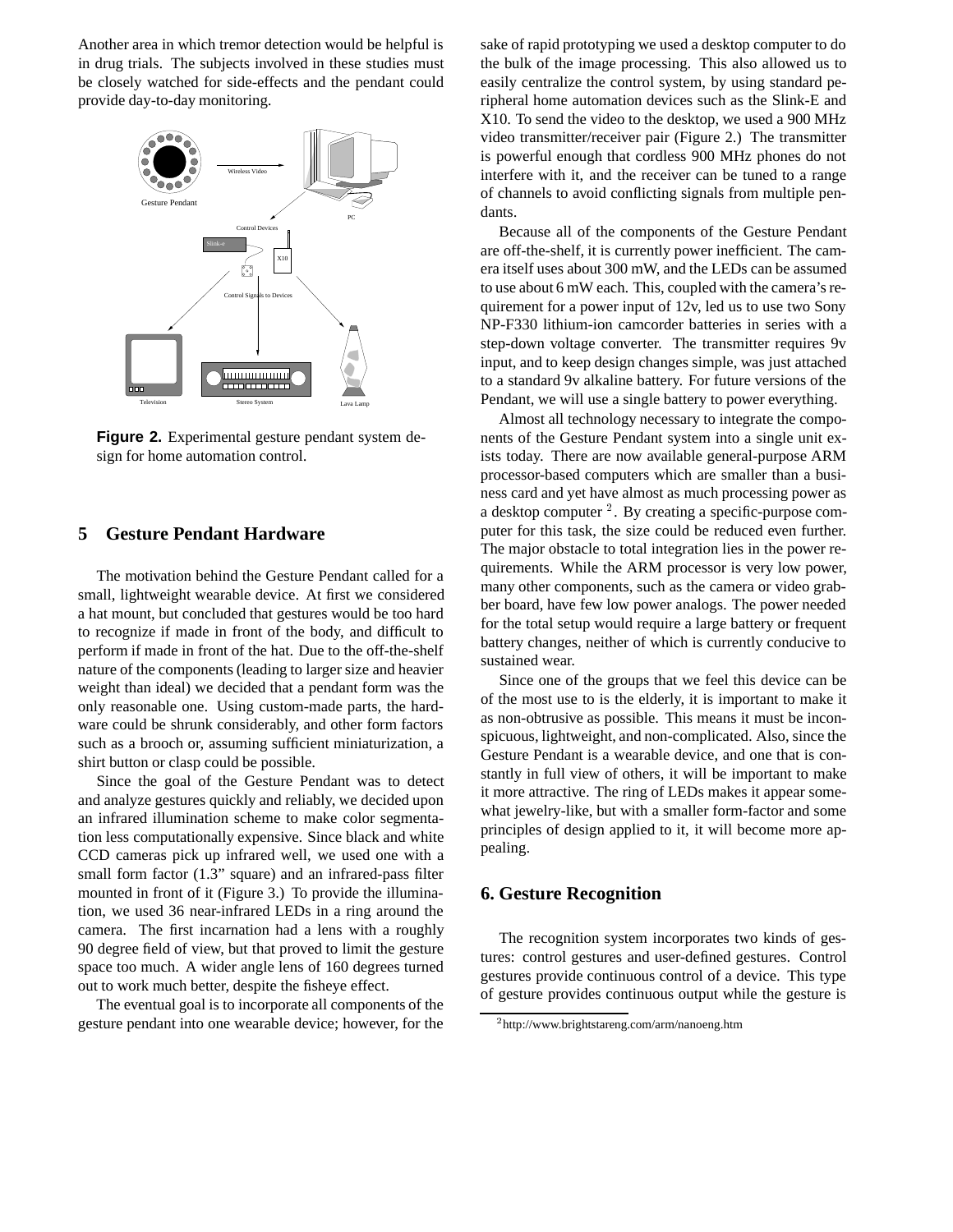

**Figure 3.** Sideview of pendant with IR reflecting off the user's hand

being performed. User defined gestures, recognized by hidden Markov models (HMM's) provide discrete output for the single gesture.

Data is gathered by scanning an image from the camera line by line. The algorithm used to find a blob in the image looks for a pixel with a pre-determined color. In this case, since a black and white camera is used, and the object is sufficiently illuminated, the color is a saturated white. Given an initial pixel as a seed, the algorithm grows the region by checking if any of its eight neighbors are white. This is similar to the algorithm used in Starner *et al.* [15]. If a region grows above a certain mass, it is considered a blob and certain statistics are computed for it. For this project, eight statistics were gathered from the blob: the eccentricity of the bounding ellipse, the angle between the major axis of this ellipse and horizontal, the length of the ellipse's major and minor axes, the distance between the blob's centroid and the center of the its bounding box, and the angle determined between horizontal and the line drawn between the centroid and the center of the bounding box. The last two features help determine if the fingers are extended on the hand and their rough orientation.

Variations in the skin tone of the user will not effect the recognition rate of the system. Due to our use of IR to illuminate the hand, color is not a significant factor in the detection of the hand, instead the successful segmenting of the hand is a function of the illumination of the IR on its surface.

#### **6.1. Control Gestures**

Control gestures should be simple because they need to be interactive and will be used more often. User defined

|     | vf  | hf  | hfh | op  |
|-----|-----|-----|-----|-----|
| vf  | 112 |     |     |     |
| hf  |     | 125 | 0   |     |
| hfh | 4   | 15  | 114 |     |
| op  |     |     |     | 125 |

**Figure 4.** Confusion matrix for the control gestures:  $hf = horizontal finger, vf = vertical finger, hfh = hori$ zontal flat hand,  $op = open$  palm

gestures, on the other hand, can be more complicated and powerful since they will be used less frequently.

Control gestures are those that are needed for continuous output to devices, for example, a volume control on a stereo. These are needed because gestures described by HMM's are discrete and will indicate an action, but will not let the action proceed in increments (at least in our implementation). To get a continuous control effect, the gesture would have to be done repeatedly. With a control gesture, on the other hand, the displacement of the gesture determines the magnitude of the action.

The set of features used for control gestures includes the eccentricity, major and minor axes, the distance between the blob's bounding box's centroid and the blob's centroid, and the angle of the two centroids. Eight gestures were defined for the Gesture Pendant. The gestures are determined by continual recognition of hand poses and the hand movement between frames. These hand poses consist of: "vertical pointed finger" (vf), "horizontal pointed finger" (hf), "horizontal flat hand" (hfh), and "open palm" (op). The gestures were "horizontal pointed finger up", "horizontal pointed finger down", "vertical pointed finger left", "vertical pointed finger right", "horizontal flat hand down", "horizontal flat hand up", "open palm hand up", and "open palm hand down" (Figure 5).

Assuming independence, random chance would result in an accuracy of 25%. The Nearest Neighbor algorithm was used for pattern recognition. The training and test sets were obtained in the same manner, and both sets were taken independently. The training set consisted of 1000 examples per hand pose for a total of 4000 examples. The test set consisted of 117 examples of vf, 129 examples of hf, 134 examples of hfh and 126 examples of oh. One-Nearest Neighbor on the test and training sets resulted in a 95% correct classification of the gestures. Figure 4 shows the confusion matrix of the hand poses.

## **6.2. User-defined Gestures**

The user-defined gestures are intended to be one or twohanded discrete actions through time. Thus, a slightly dif-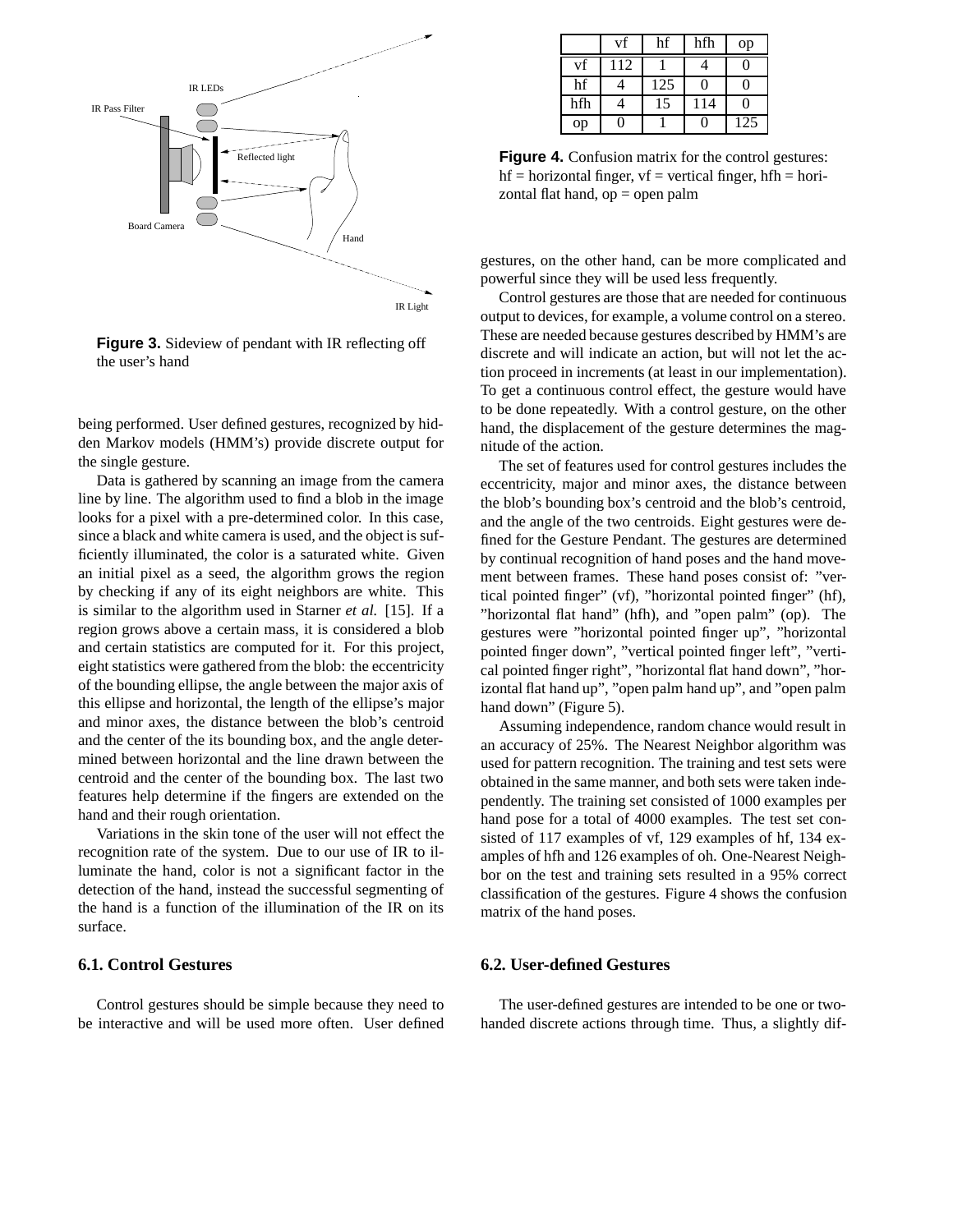

**Figure 5.** Control gestures, clockwise from top left: horizontal finger, open palm, vertical finger, horizontal flat hand

|        | fire     | fire     | door     | door     | window   | window   |
|--------|----------|----------|----------|----------|----------|----------|
|        | on       | off      | open     | close    | up       | down     |
| fire   | 5        | $\theta$ | 0        | $\Omega$ | $\theta$ | 0        |
| on     |          |          |          |          |          |          |
| fire   | $\theta$ | 5        | $\Omega$ | $\theta$ | 0        | 0        |
| off    |          |          |          |          |          |          |
| door   | $\theta$ | $\Omega$ | 4        | 1        | $\Omega$ | $\theta$ |
| open   |          |          |          |          |          |          |
| door   | 0        | 0        | $\Omega$ | 5        | $\Omega$ | 0        |
| close  |          |          |          |          |          |          |
| window | $\theta$ | $\Omega$ | $\Omega$ | $\theta$ | 5        | 0        |
| up     |          |          |          |          |          |          |
| window | 0        | $\Omega$ | 0        | $\Omega$ | 0        | 5        |
| down   |          |          |          |          |          |          |

**Figure 6.** Confusion matrix for user-defined gestures



**Figure 7.** Topology of the HMM

ferent set of features are necessary. In addition to the features used for the control gestures, the blob's identity, mass, and normalized centroid coordinates are added, but calculations with the bounding box are not used.

Hidden Markov models are used for recognition. The network topology of the HMM consists of three states, where the first state can skip to the third state (Figure 6). The techniques for HMM evaluation, estimation, and decoding are well documented in the references [1, 6, 13, 17].

The system allows the user to define more complicated gestures; however, these must control discrete rather than continuous tasks since the gesture is defined partly by its range of motion. Six gestures were trained and tested: "fire on", "fire off", "door open", "door close", "window up", "window down" (Figure 8.) For each gesture, 15 examples were obtained using the blob tracking algorithm. Ten of the examples were randomly chosen as the training set to train the set of six HMM's. The other five examples were used for testing. We were able to achieve 96.67% accuracy with the six gestures. Figure 6 shows the confusion matrix for the user-defined gestures.

User-defined gestures that will most likely confuse the system are those that require more states to describe than the predetermined number of states currently used. Therefore, extremely complicated gestures might have lower recognition rates. For example, since our system can recognize gestures segmented into 2-3 states, a gesture that has four separate but very distinct states would confuse the system.

# **7. Tremor Detection**

The hand position data recovered by the Gesture Pendant can also be used to determine the frequency of a tremor, if present. As the user makes a gesture, a Fast Fourier Transform (FFT) is performed on the movement data obtained from the video to determine if a pathological tremor is present [5]. To test our system, we simulate tremors of various frequencies by fastening a motor to the subject's arm (Figure 9.) This motor turns an unbalanced load, resulting in the desired oscillation of the subject's arm. As the motor turns at a relatively constant speed depending on the voltage applied, we can determine if the dominant frequency as calculated by the software is accurate.

As the user performs the gesture, the centroid of the blob is recorded to analyze for tremor detection. The position data (in the position domain) is transformed to the frequency domain by applying the FFT to the data. The dominant frequency is determined from identifying the frequency with the maximum power from the power spectrum obtained. Frequencies below 2 Hz are ignored as corresponding to the movement of the gesture itself. The current system, can determine tremor frequency to within  $\pm$ .1 Hz up to 6 Hz frequencies. This data can be logged or used for immediate diagnosis.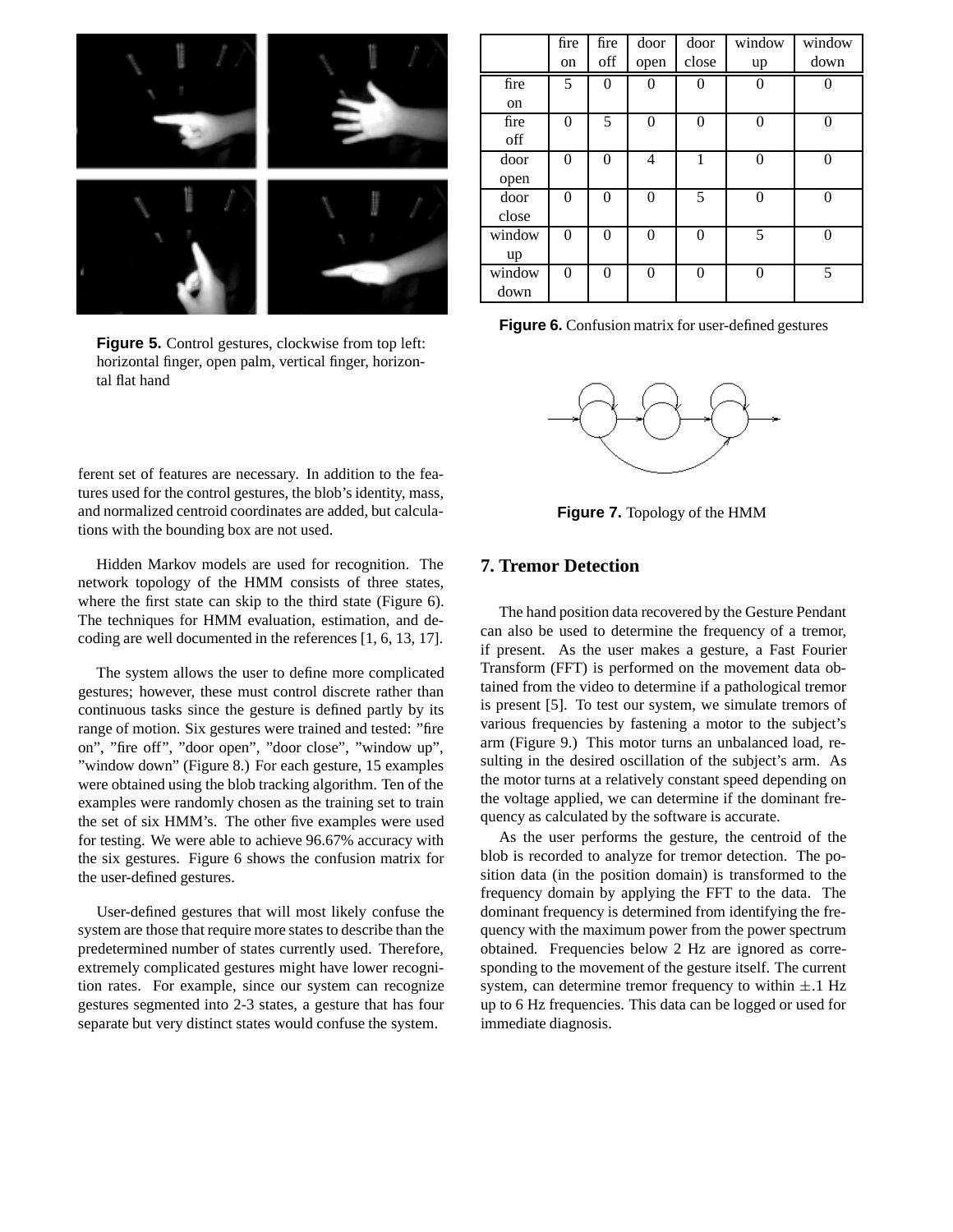

**Figure 8.** User-defined gestures from top to bottom: window up, window down, fire on, fire off, door open, door close

# **8. Future Work**

The current implementation of the gesture pendant uses a wireless transmitter to send the video data to a desktop PC where it is analyzed and automation commands are issued. The next step in our work is to place all of this computation onto the body in the form of a wearable computer and eliminate the need for a desktop machine.

A simple addition to the system would be the idea of an "undo" or "panic button" gesture. This simple gesture would allow people to reverse the effect of a gesture that was either incorrectly recognized or incorrectly executed. For example if a user meant to turn off the TV, but instead the volume started to rise he/she would need a quick way to undo this mistake. In a similar vein, we would like to investigate ways of giving more feedback to the users about the effects their gestures are having on the environment. For



**Figure 9.** The machine used to simulate tremors

example, if you are manipulating the thermostat in another room, you need some sort of feedback about its state, which could take the form of audio, visual, or even tactile cues.

The monitoring of tremors and motor skills could be expanded to do more complex analysis of the types of tremors in 3D. For example, Parkinson's sufferers often exhibit a complex "pill rolling" tremor, which we could detect and analyze. We could also determine more characteristics of the user's motor skills such as slowness of movement or rigidity that could indicate the onset of stroke or Parkinson's. We could design the gestures so that, while they would be used to control devices in the house, they would optimally reveal features of the user's manual dexterity and movement patterns.

Another, more advanced use in terms of monitoring for the pendant, would be to observe more about the wearer's activities. For example the pendant could take note of when the user eats a meal or takes medication. It could keep a record of the general activity level of the wearer or notice if he/she falls down. This would further our goal of providing services for the elderly and disabled that allow them increased independence in the home.

## **9. Conclusion**

We have demonstrated a wearable gesture recognition system that can be used in a variety of lighting conditions to control home automation. Through the use of a variety of contextual cues, the Gesture Pendant can disambiguate the devices under its control and limit the number of gestures necessary for control. We have shown how such a device may have enough merit to be used as a convenience by elderly residents in the Aware Home but also provides additional functionality as a medical diagnostic.